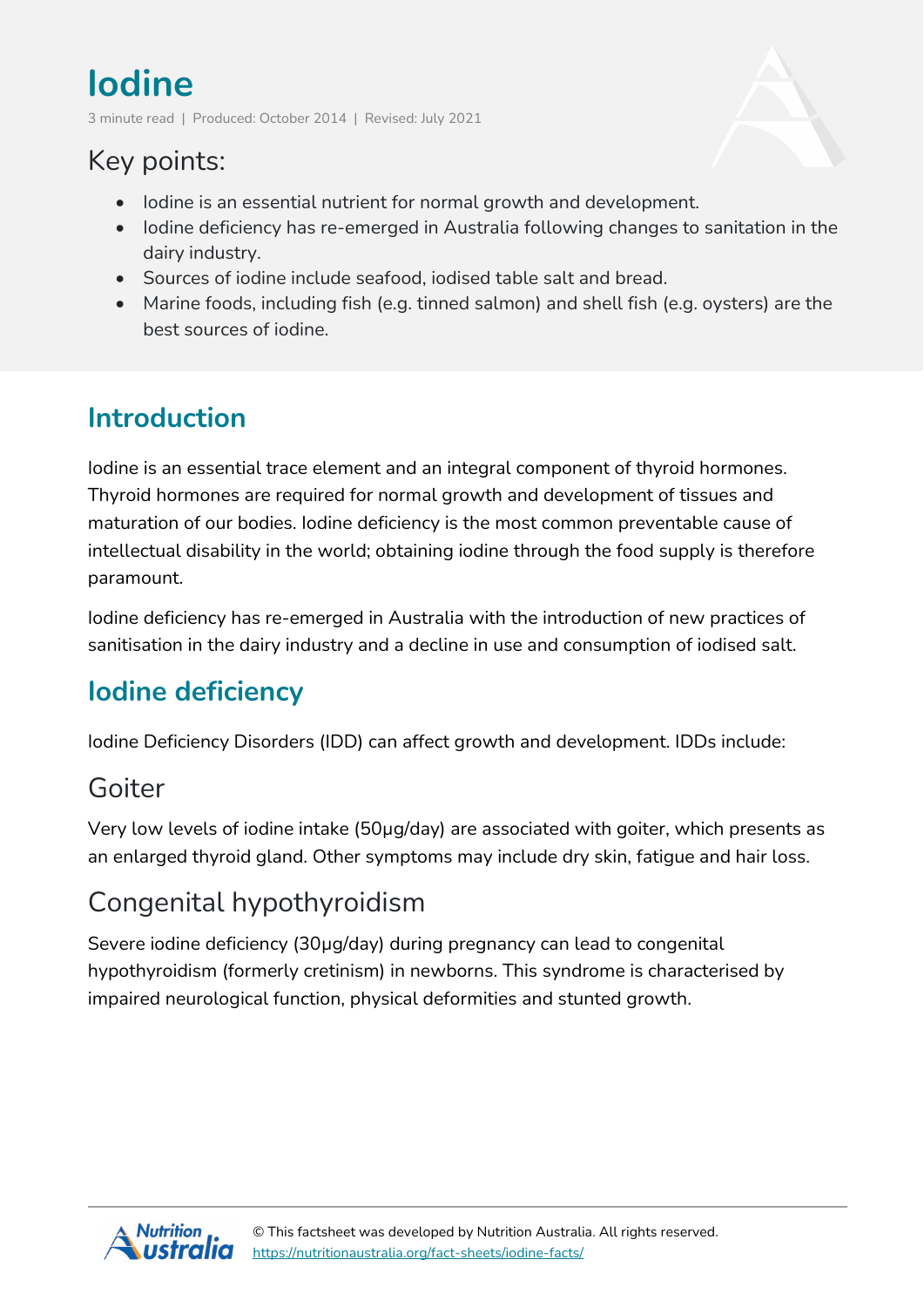## Remember:

- Iodine is an essential nutrient for normal growth and development.
- Iodine deficiency has re-emerged in Australia following changes to sanitation in the dairy industry.
- Iodine deficiency disorders including goiter and congenital hypothyroidism can affect growth and development.

## **How much iodine do I need?**

#### Iodine recommendations by age

| Age group<br>(males and females) | Recommended<br>Dietary Intake (RDI) $1$ |
|----------------------------------|-----------------------------------------|
| $1-3$ years                      | 90µg/day                                |
| 4-8 years                        | 90µg/day                                |
| $9-13$ years                     | $120\mu$ g/day                          |
| $14-18$ years                    | $150\mu$ g/day                          |
| $19 + \gamma$ ears               | $150\mu$ g/day                          |

Pregnant and breast-feeding women may require iodine supplementation, though consultation with a doctor is recommended before commencing any supplementation program.

### **Food sources of iodine**

Sources of iodine include seafood, iodised table salt and bread. Marine foods, including fish (e.g. tinned salmon) and shell fish (e.g. oysters) are the best sources of iodine.

The iodine content of plants and vegetables is dependent on the environment and soil in which they are grown.

Historically, dairy foods contained high levels of iodine due to the sanitisers used in dairy processing which contained iodophors. These sanitisation techniques have been phased out of the processes now involved in the sterilisation of dairy equipment. As a result, dairy products are a less reliable iodine source.

In Australia, iodine fortified salt contains high levels of iodine. However, use of iodised salt has reduced due to increased awareness of the association between high salt consumption